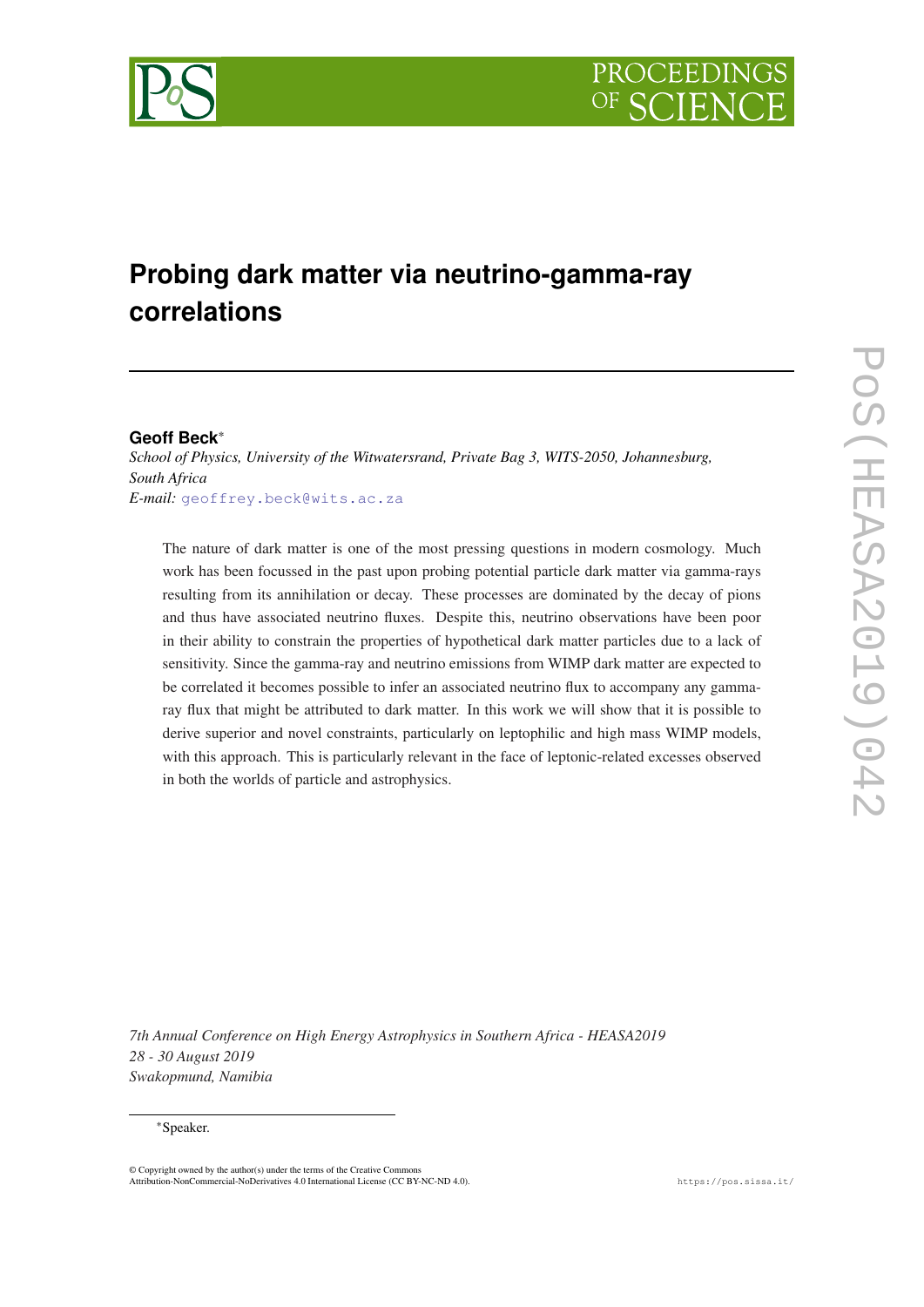## 1. Introduction

The nature and properties of Dark Matter (DM), beyond simple gravitational ones, remains a persistent anomaly in the current pictures of cosmology and particle physics. Indirect searches have made progress on a number of fronts in the past decades, namely gamma-rays [[1](#page-5-0), [2,](#page-5-0) [3](#page-5-0)] and the emerging fields of neutrino astronomy [\[4,](#page-5-0) [5](#page-5-0)] and the use of radio astronomy in indirect DM detection [[6](#page-5-0), [7](#page-5-0), [8](#page-5-0), [9](#page-5-0), [10](#page-5-0), [11\]](#page-5-0). At the same time multiple controversial excesses have been observed by various cosmic-ray experiments [[12](#page-5-0), [13,](#page-6-0) [14\]](#page-6-0). These leptonic astrophysical excesses (e.g. excess positrons observed by AMS2 or DAMPE) have now begun to be joined by leptonic anomalies in Large Hadron Collider (LHC) [\[15](#page-6-0), [16](#page-6-0)] particularly associated with the Madala hypothesis which adds several scalar bosons to account for LHC anomalies [[17,](#page-6-0) [18](#page-6-0), [15,](#page-6-0) [16](#page-6-0)]. The collider anomalies take the form of excess lepton production from various Higgs-related processes. These persistent, often potentially DM associated, leptonic excesses point towards a need to better probe leptophilic dark matter models rather than the traditionally considered supersymmetric WIMP annihilation channels. Notably, the leptonic channel constraints from gamma-ray experiments [[2](#page-5-0), [3\]](#page-5-0) are considerably weaker than *b* quarks, especially in the limit of large masses which are especially relevant to various electron-positron excesses [\[14](#page-6-0), [19](#page-6-0), [20,](#page-6-0) [13](#page-6-0)].

This work presents a novel method of obtaining stronger limits on leptophilic annihilation using gamma-ray data but translating this into a neutrino flux, as the leptophilic DM channels have more strongly peaked neutrino distributions than their gamma-ray counterparts. This translation makes use of work done in [[21\]](#page-6-0), where the authors derive a means of finding a neutrino flux from a hadronic gamma-ray flux. This will be applicable to any higher-energy gamma-ray emissions that are dominated by hadronic processes like pion decay. The limits are then derived by comparing a neutrino flux, inferred from gamma-ray observations, to that predicted from a target DM halo. In this work we demonstrate that the resulting limits from HESS data on the galactic centre [[22,](#page-6-0) [23](#page-6-0)] can be as much as an order of magnitude stronger than HESS galactic centre dark matter limits [[3](#page-5-0)] on leptophilic channels for WIMP masses above 200 GeV. In particular, the  $\mu$ ,  $\tau$ , *W* channels produce results that are either close to or below the thermal relic level over the whole mass range from 200 GeV to 1 TeV (when using data from the HESS galactic plane survey [\[22](#page-6-0)]). Importantly, this method can be regarded as providing conservative limits in any case where hadronic processes provide only a limited fraction of gamma-ray emissions as we rely upon the assumption that all the observed gamma-rays correlate with neutrino emission. In addition, we make no account of possible purely baryonic backgrounds, whose presence would reduce the total neutrino emission accounted for by DM, thus improving any derived limits.

This work is structured as follows: the dark matter neutrino emission formalism is detailed in section 2, the inference from gamma-ray to neutrino fluxes is explained in section [3.](#page-2-0) The gammaray fluxes being used are elaborated on in section [4,](#page-2-0) results are presented in section [5](#page-3-0) and discussed in [6](#page-4-0).

## 2. Dark matter annihilation and neutrinos

The source function for neutrinos from WIMP annihilations is defined as

$$
Q_V(r,E) = \frac{1}{2} \langle \sigma V \rangle \sum_f \frac{dN_V^f}{dE} B_f \left( \frac{\rho_\chi(r)}{m_\chi} \right)^2 , \qquad (2.1)
$$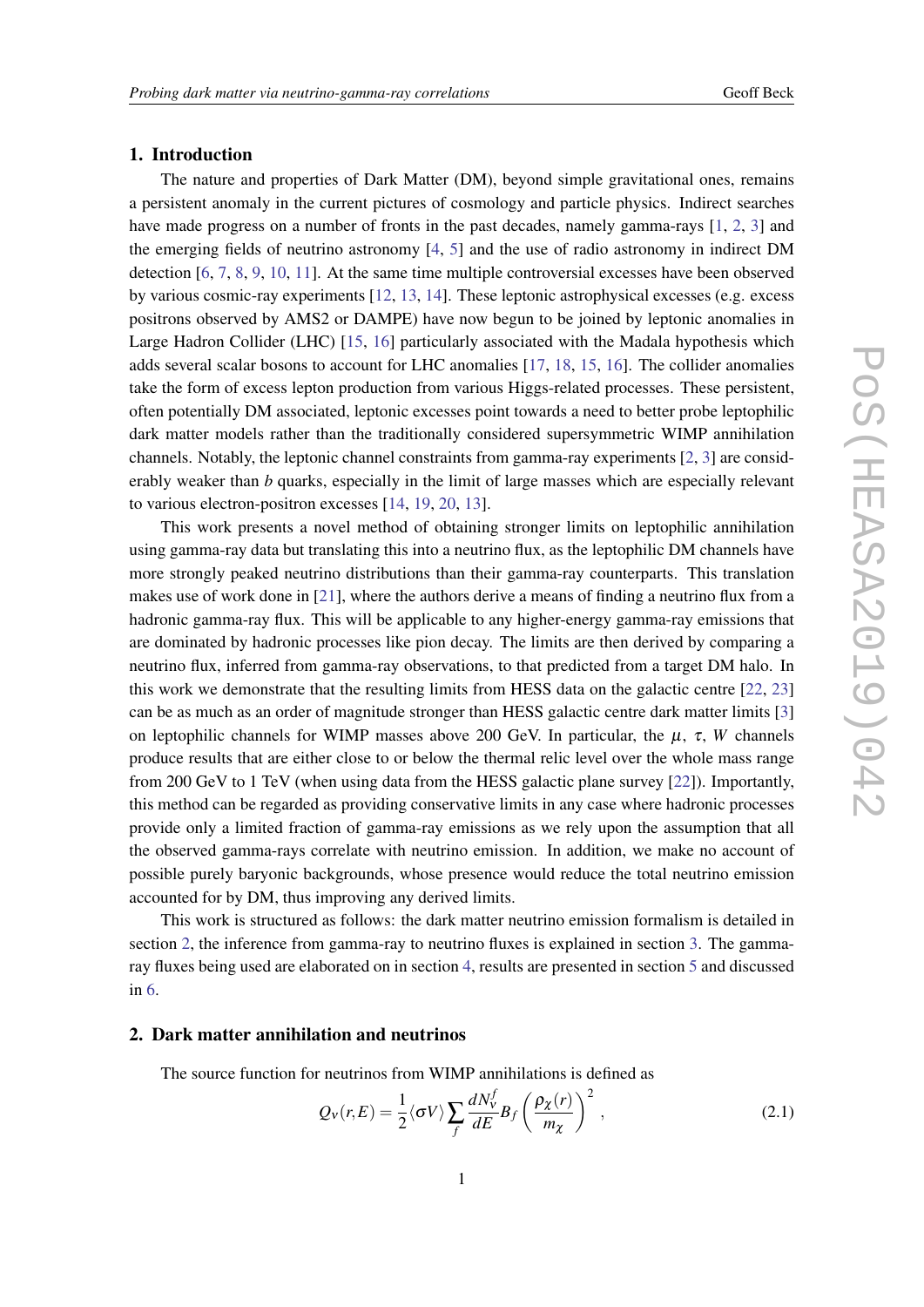<span id="page-2-0"></span>where  $\langle \sigma V \rangle$  is the velocity averaged annihilation cross-section, *f* represents a given standard model state produced directly from annihilation (annihilation channel),  $\frac{dN_v^f}{dE}$  is the number of neutrinos per unit energy per annihilation which are found following [[24](#page-6-0), [25](#page-6-0)], *B<sup>f</sup>* is the *f* branching ratio, and finally  $\rho_{\gamma}$  and  $m_{\gamma}$  are the WIMP density and mass respectively. Here *E* is the neutrino energy and *r* is the distance from the centre of the host DM halo. The resulting received flux on Earth will be taken to be

$$
S_V(E) = \int_0^r d^3r' \frac{Q_V(E,r)}{4\pi (D_L + r')^2},
$$
\n(2.2)

where  $D_L$  is the luminosity distance of the halo centre. In practice the only *r*-dependent part of the flux is  $\int_0^r d^3 r' \left( \frac{\rho_\chi(r)}{m_\gamma} \right)$ *m*χ  $\left\langle \frac{2}{1} \right\rangle$  $\frac{1}{4\pi(D_L+r')^2}$  We will represent this with a *J*-factor defined for a given radius/angular-radius. In our case we make use of two *J*-factors, one within 0.1° of the galactic centre and the other from 0.1° to 1°. These were calculated assuming a Navarro-Frenk-White (NFW) halo density profile [\[26](#page-6-0)] with a characteristic scale of 20 kpc and normalised to 0.3 GeV  $cm^{-3}$  in the solar neighbourhood.

#### 3. Neutrino-gamma correlations

We use the formalism presented in [[21\]](#page-6-0) to compute a muon neutrino flux given a gamma-ray flux. This functions under the assumption of hadronic gamma-ray emissions and includes kaon, pion, and muon decay contributions. The calculation is performed as follows [[21\]](#page-6-0)

$$
\phi_{v\overline{v}}(E) = \alpha_{\pi} \phi_{\gamma} \left( \frac{E}{1 - r_{\pi}} \right) + \alpha_{k} \phi_{\gamma} \left( \frac{E}{1 - r_{k}} \right) + \int_{0}^{1} \left( K_{v}(x) + K_{\overline{v}}(x) \right) \phi_{\gamma} \left( \frac{E}{x} \right) , \tag{3.1}
$$

where  $\phi_{\gamma}(E)$  is the gamma-ray flux at energy *E*,  $\alpha_{\pi} = 0.658$ ,  $\alpha_k = 0.022$ ,  $r_k = \frac{m_{\mu}}{m_k}$  $\frac{m_\mu}{m_k}$ , and  $r_\pi = \frac{m_\mu}{m_\pi}$  $\frac{m_\mu}{m_\pi}$ . The kernel functions *K* are defined via

$$
K_{v}(x) = \begin{cases} x^{2} (15.34 - 28.93x) & 0 < x \le r_{k} \\ 0.0165 + 0.1193x + 3.747x^{2} - 3.981x^{3} & r_{k} < x < r_{\pi} \\ (1 - x)^{2} (-0.6698 + 6.588x) & r_{\pi} \le x < 1 \end{cases}
$$

and

$$
K_{\overline{v}}(x) = \begin{cases} x^2 (18.48 - 25.33x) & 0 < x \le r_k \\ 0.0251 + 0.0826x + 3.697x^2 - 3.548x^3 & r_k < x < r_\pi \\ (1 - x)^2 (0.0351 + 5.864x) & r_\pi \le x < 1 \end{cases}
$$

### 4. Gamma-ray fluxes

We make use of the power-law, with cut-off, fitted differential flux found for the central galactic source in [\[23](#page-6-0)] within 0.11◦ where we note that 13% of the flux in this region was found to be diffuse in origin. We model the power-law over the full range of the observations in [\[23](#page-6-0)] from 160 GeV to 70 TeV. We also make use of an integrated flux found in annulus from  $0.1^\circ$  to  $1^\circ$  around the galactic centre using the HESS galactic plane survey [[22\]](#page-6-0) (in particular the flux maps from the online material). This region was chosen to exclude the galactic centre source but contain some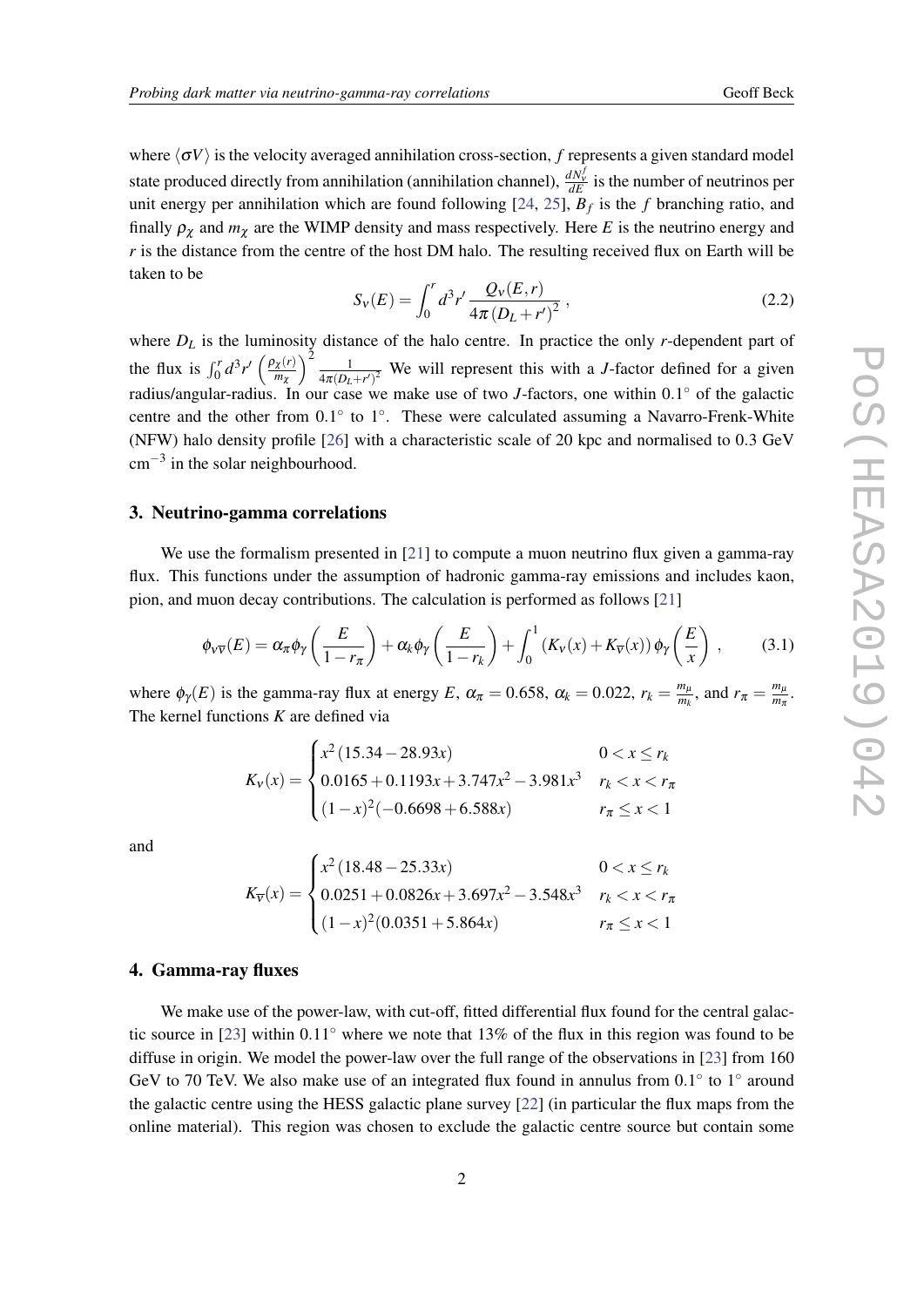<span id="page-3-0"></span>of densest regions of the DM halo. We further inferred a differential spectrum by normalising a power-law with slope 2.3 (following the flux map modelling used in [[22\]](#page-6-0)) to the integrated flux over the energy range of 1 to 100 TeV reported in [\[22](#page-6-0)]. Note that in the power-law case we also extrapolate down to 160 GeV, remaining well within the operating energy band of HESS [\[27](#page-6-0), [23\]](#page-6-0), in order to match the energy range of [[23](#page-6-0)].

## 5. Results

Here we present 95% confidence interval upper limits on  $\langle \sigma V \rangle$  derived by comparing the inferred neutrino flux to one predicted for the galactic DM halo within the observed regions.



Figure 1: Limits derived by inferring neutrino flux from GC central (within 0.11°) source differential gamma-ray flux taken from [\[23](#page-6-0)]. The black dashed line shows the thermal relic cross-section [[28\]](#page-6-0). The coloured dashed lines show the HESS 10 year limits from [\[3](#page-5-0)]. Left: total flux used. Right: 13% diffuse flux used.

In Figure 1 we display results that make use of the differential gamma-ray flux found by HESS within  $0.11°$  of the galactic centre, the right panel in particular displays the results when considering the diffuse flux only. This is converted into a neutrino flux following Eq. ([3.1](#page-2-0)) and compared to the predicted muon neutrino flux using a *J*-factor within 0.1° for a variety of annihilation channels. Due to the range of the HESS data this method cannot probe below WIMP masses of 200 GeV, however, in lepton-related channels  $(W^+W^-$ ,  $\mu^+\mu^-$ ,  $\tau^+\tau^-$ ) the results exceed those from the HESS study of the galactic centre [\[3](#page-5-0)] using 10 years of data. In particular, when the total flux is used, the limits are better than or competitive with [\[3\]](#page-5-0) when  $200 < m_{\chi} < 500$  GeV for  $W^{+}W^{-}$ , when 200  $<$   $m_{\chi}$   $<$  900 GeV for  $\tau^+\tau^-$ , and from 200 GeV to 10 TeV in the case of  $\mu^+\mu^-$ . Notably, the limits from [\[3\]](#page-5-0) use a background subtraction method and are therefore best compared to results obtained from unaccounted-for diffuse fluxes (as would be expected from a DM signal). When only the diffuse flux is considered the limits improve greatly. The muon channel is at least an order of magnitude better than [[3](#page-5-0)] for all studied masses (and reach below the thermal relic level up to 3 TeV masses), for  $\tau^+\tau^-$  this is true below a few TeV, and  $W^+W^-$  limits are superior in the range  $200 < m<sub>\gamma</sub>$  1000 GeV. The reason for this is that these particular annihilation channels produce flatter gamma-ray distributions and more pronouncedly peaked neutrino spectra. The muon channel benefits most as the neutrinos studied are of the muon flavour. The change in magnitude between the left and right panels of Fig. 1 are expected as the diffuse flux is only 13% of the total [[23\]](#page-6-0).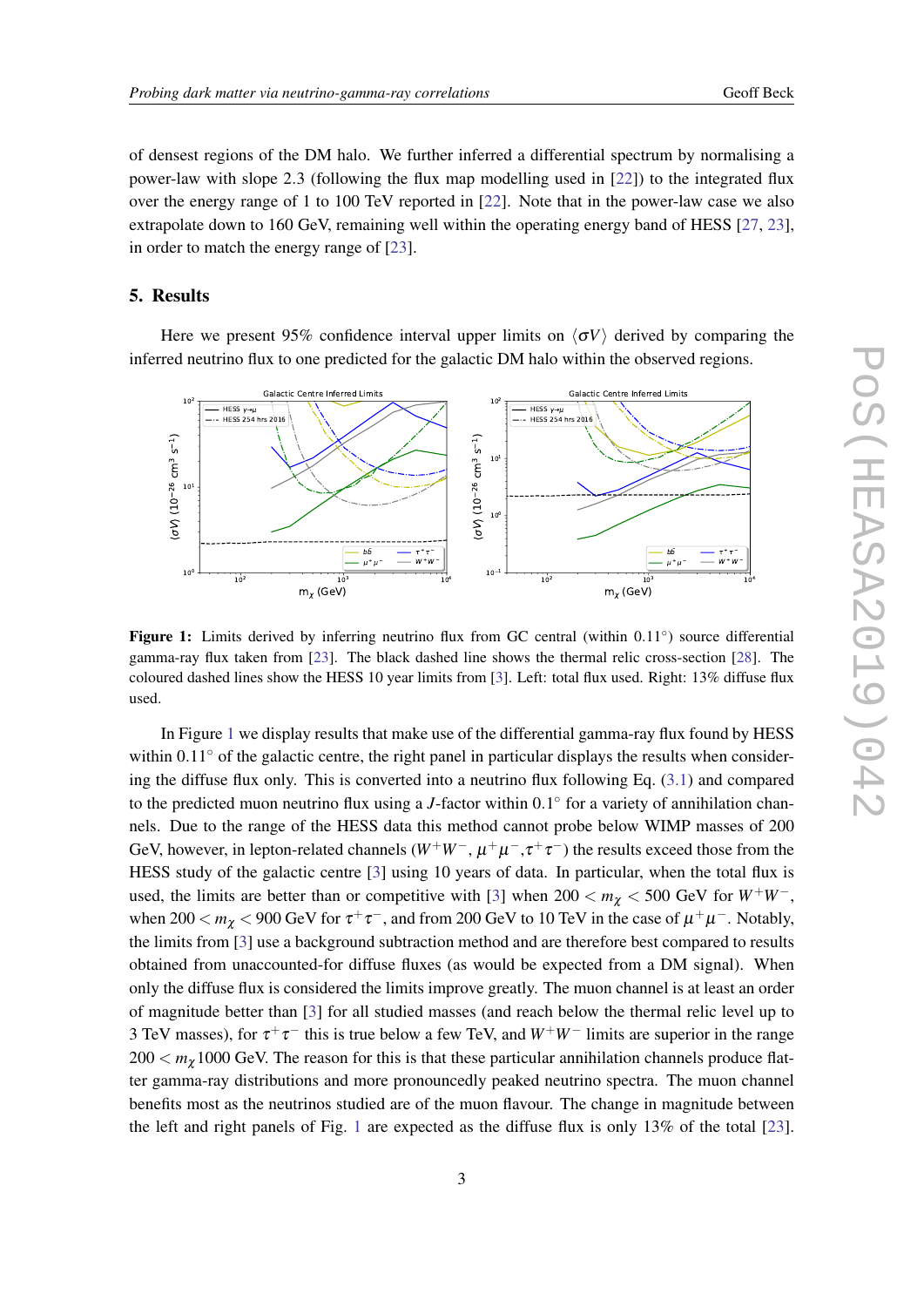<span id="page-4-0"></span>We note that the peaks in the limits produced by  $\tau$  and *mu* channels are a result of yield functions  $\frac{dN_{\rm V}}{dE}$  which change shape as higher WIMP masses are considered, the largest masses studied benefit from their neutrino production peak being in close proximity to the exponential spectral cut-off of the gamma-ray spectrum used to infer the neutrino fluxes.



Figure 2: Limits derived by inferring neutrino flux from HESS galactic plane survey gamma-ray flux within region from 0.1° to 1° taken from the flux maps described by [[22\]](#page-6-0). The black dashed line shows the thermal relic cross-section [[28](#page-6-0)]. The coloured dashed lines show the HESS 10 year limits from [[3\]](#page-5-0). Left: integrated flux from map used. Right: differential flux calculated for power-law slope 2.3 used.

In Fig. 2 the results derived from the HESS galactic plane survey data are displayed [[22\]](#page-6-0). Here we have selected an observations region in the annulus  $0.1^{\circ}$  to  $1^{\circ}$  around the galactic centre. We compare to two cases, one that uses the integrated flux taken directly from the HESS maps, the other where we normalise a power-law with slope 2.3 to match this integrated flux within an energy range of 1 to 100 TeV (these parameters reflect the source modelling used in [\[22](#page-6-0)] for the flux map generation). The non-integrated case is of importance as the shape of DM-produced spectra is one of the most useful properties in their comparison to more mundane astrophysical processes. In the integrated flux case (left hand panel of 2) we see that only very limited gains can be made over the existing HESS galactic centre results. This is mostly confined to large mass WIMPs as the integrated flux is only taken above 1 TeV. Despite this limitation we find that the muon channel shows substantial gains for masses above 1 TeV. When a differential flux is used instead (right panel of Fig. 2) we see very substantial gains across all the studied channels. What is most notable is the shape of the constraint curves, which are similar to those from Fig. [1](#page-3-0) at low masses but above 1 TeV have a negative slope making them unusually powerful for the study of high-mass WIMPs which are usually difficult to probe. Importantly, even the *b* quark channel has superior limits from this method for masses below 1 TeV. In the leptonic  $\mu$ ,  $\tau$ , and associated *W* channels the results are superior at all masses above 200 GeV and either close to or below the thermal relic level over the whole mass range.

## 6. Discussion and conclusions

The existence of multiple, albeit controversial, cosmic-ray excesses associated with leptons as well as those emerging at the LHC make it plain that the leptonic sector is becoming a rich hunting ground for exotic physics. In this regard it is of special interest in the hunt for a DM candidate.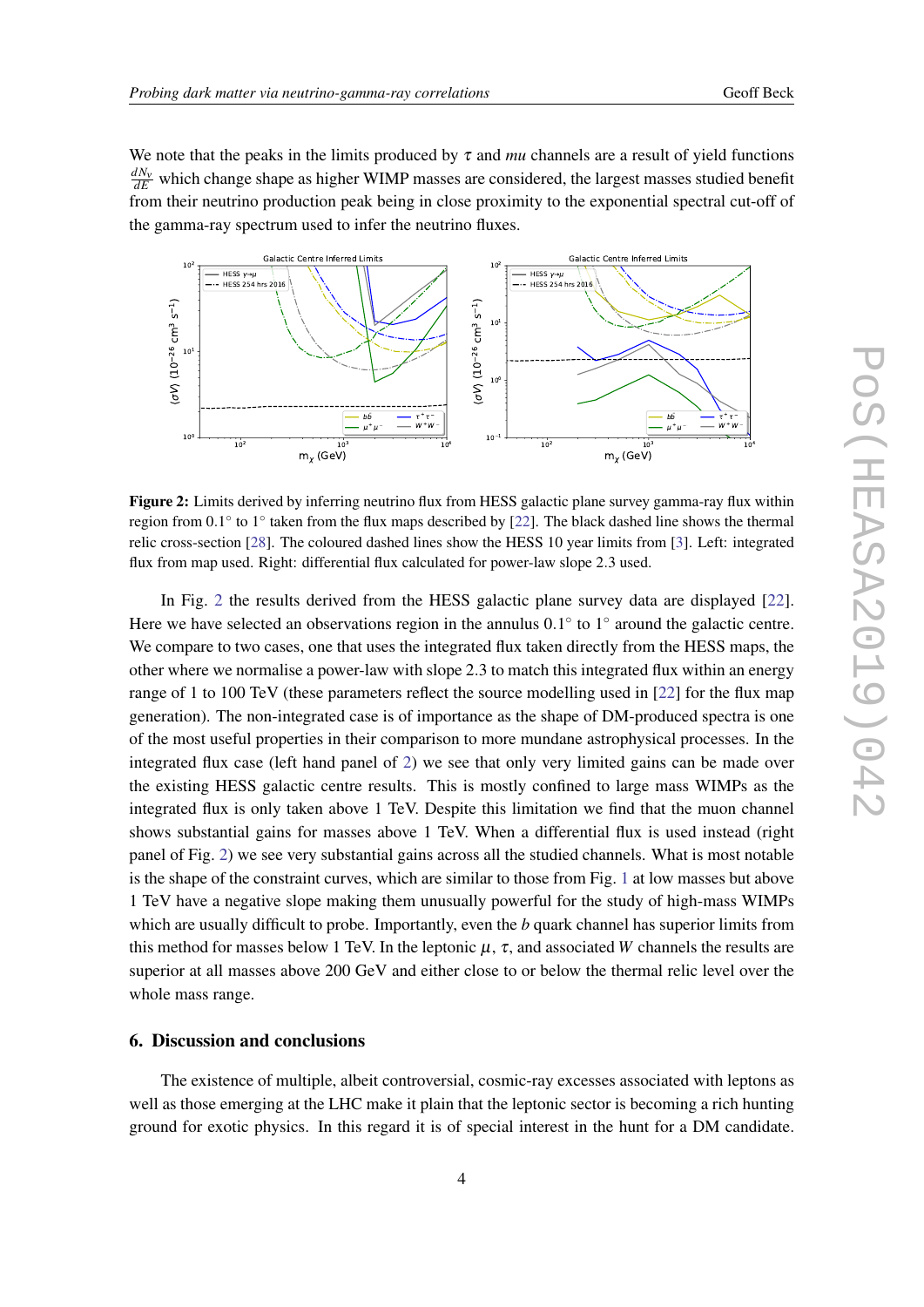<span id="page-5-0"></span>However, gamma-ray indirect probes have historically been at their weakest when studying leptophilic annihilation/decay channels. This work has presented a method where gamma-ray data can be used to produce far more stringent limits on leptophilic WIMP models by inferring a neutrino flux and comparing this to the DM predictions. We have demonstrated that superior limits to the HESS galactic centre results with 10 years of data can be obtained when making use of both the diffuse flux within  $0.11°$  of the galactic centre from [\[23](#page-6-0)] as well as a power-law gamma-ray spectrum fitted to the annulus between  $0.1^\circ$  and  $1^\circ$  drawn from the HESS galactic plane survey [[22\]](#page-6-0). Importantly, the obtained results were up to an order of magnitude better for the heavy lepton channels as well as the *W* boson case from 200 GeV to 10 TeV. Further investigation will go into supplementing these results with gamma-ray fluxes from lower-energy instruments like Fermi-LAT as well as ensuring the robustness of the neutrino flux inference. It may also be of importance to determine whether a similar inference can be made for electron neutrinos, as the electron annihilation channel has historically weak gamma-ray limits, similar or weaker than the muon case.

## References

- [1] THE FERMI-LAT COLLABORATION collaboration, *Searching for dark matter annihilation from milky way dwarf spheroidal galaxies with six years of fermi large area telescope data*, *[Phys. Rev. Lett.](https://doi.org/10.1103/PhysRevLett.115.231301)* 115 [\(2015\) 231301.](https://doi.org/10.1103/PhysRevLett.115.231301)
- [2] FERMI-LAT, DES collaboration, *Searching for Dark Matter Annihilation in Recently Discovered Milky Way Satellites with Fermi-LAT, ApJ 834 (2017)* 110 [[1611.03184](https://arxiv.org/abs/1611.03184)].
- [3] H.E.S.S. collaboration, *Search for dark matter annihilations towards the inner Galactic halo from 10 years of observations with H.E.S.S*, *[Phys. Rev. Lett.](https://doi.org/10.1103/PhysRevLett.117.111301)* 117 (2016) 111301 [[1607.08142](https://arxiv.org/abs/1607.08142)].
- [4] ICECUBE collaboration, *Search for neutrinos from decaying dark matter with IceCube*, *[Eur. Phys. J.](https://doi.org/10.1140/epjc/s10052-018-6273-3)* C78 [\(2018\) 831](https://doi.org/10.1140/epjc/s10052-018-6273-3) [[1804.03848](https://arxiv.org/abs/1804.03848)].
- [5] A. Albert et al., *Results from the search for dark matter in the Milky Way with 9 years of data of the ANTARES neutrino telescope*, *Phys. Lett.* B769 [\(2017\) 249](https://doi.org/10.1016/j.physletb.2019.05.022, 10.1016/j.physletb.2017.03.063) [[1612.04595](https://arxiv.org/abs/1612.04595)].
- [6] S. Colafrancesco, S. Profumo and P. Ullio, *Multi-frequency analysis of neutralino dark matter annihilations in the coma cluster*, *A&A* 455 (2006) 21.
- [7] S. Colafrancesco, S. Profumo and P. Ullio, *Detecting dark matter wimps in the draco dwarf: a multi-wavelength perspective*, *Phys. Rev. D* 75 (2007) 023513.
- [8] S. Colafrancesco, P. Marchegiani and G. Beck, *Evolution of dark matter halos and their radio emissions*, *JCAP* 02 (2015) 032C.
- [9] G. Beck and S. Colafrancesco, *A Multi-frequency analysis of dark matter annihilation interpretations of recent anti-particle and* γ*-ray excesses in cosmic structures*, *JCAP* 1605 [\(2016\) 013](https://doi.org/10.1088/1475-7516/2016/05/013) [[1508.01386](https://arxiv.org/abs/1508.01386)].
- [10] M. Regis, L. Richter and S. Colafrancesco, *Dark matter in the reticulum ii dsph: a radio search*, *Journal of Cosmology and Astroparticle Physics* 2017 (2017) 025.
- [11] G. Beck, *An excess of excesses examined via dark matter radio emissions from galaxies*, *[JCAP](https://doi.org/10.1088/1475-7516/2019/08/019)* 1908 [\(2019\) 019](https://doi.org/10.1088/1475-7516/2019/08/019) [[1905.05599](https://arxiv.org/abs/1905.05599)].
- [12] AMS collaboration, *Antiproton flux, antiproton-to-proton flux ratio, and properties of elementary particle fluxes in primary cosmic rays measured with the alpha magnetic spectrometer on the international space station*, *[Phys. Rev. Lett.](https://doi.org/10.1103/PhysRevLett.117.091103)* 117 (2016) 091103.